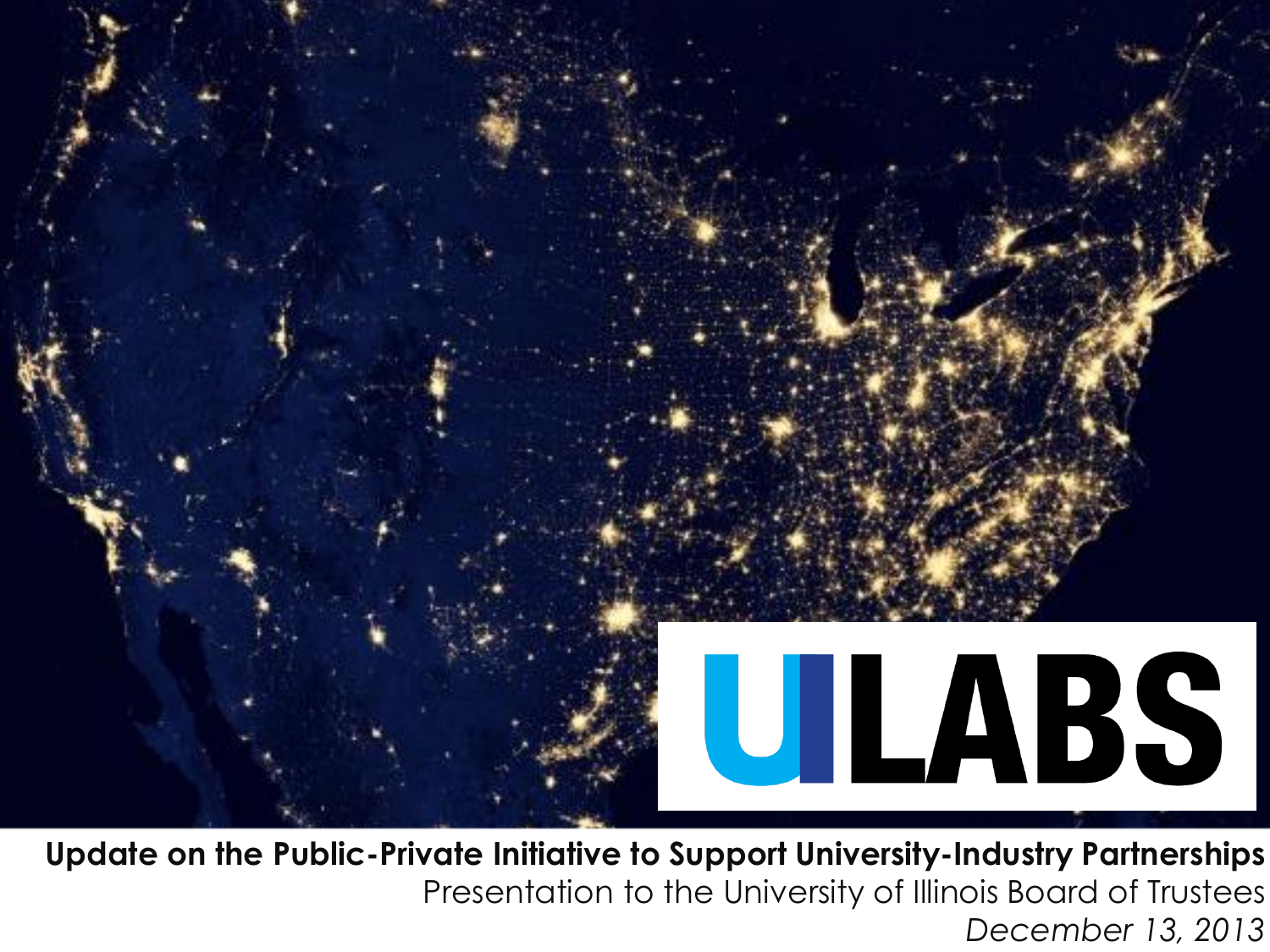## **Today's Discussion**

- History and Formation
- **Mission and Vision**
- Launching Our First Program
- 2014 & Beyond

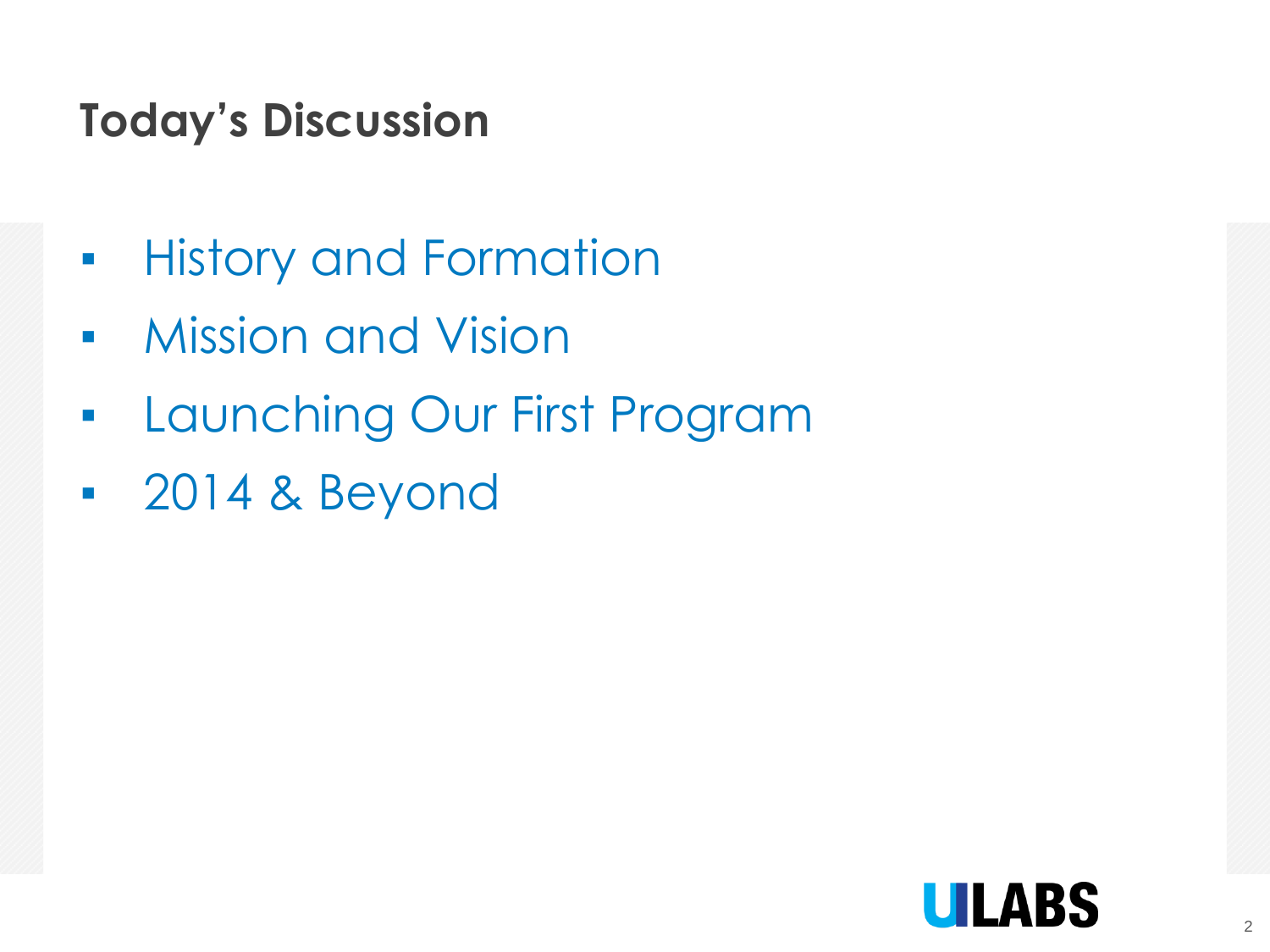### **History + Formation**



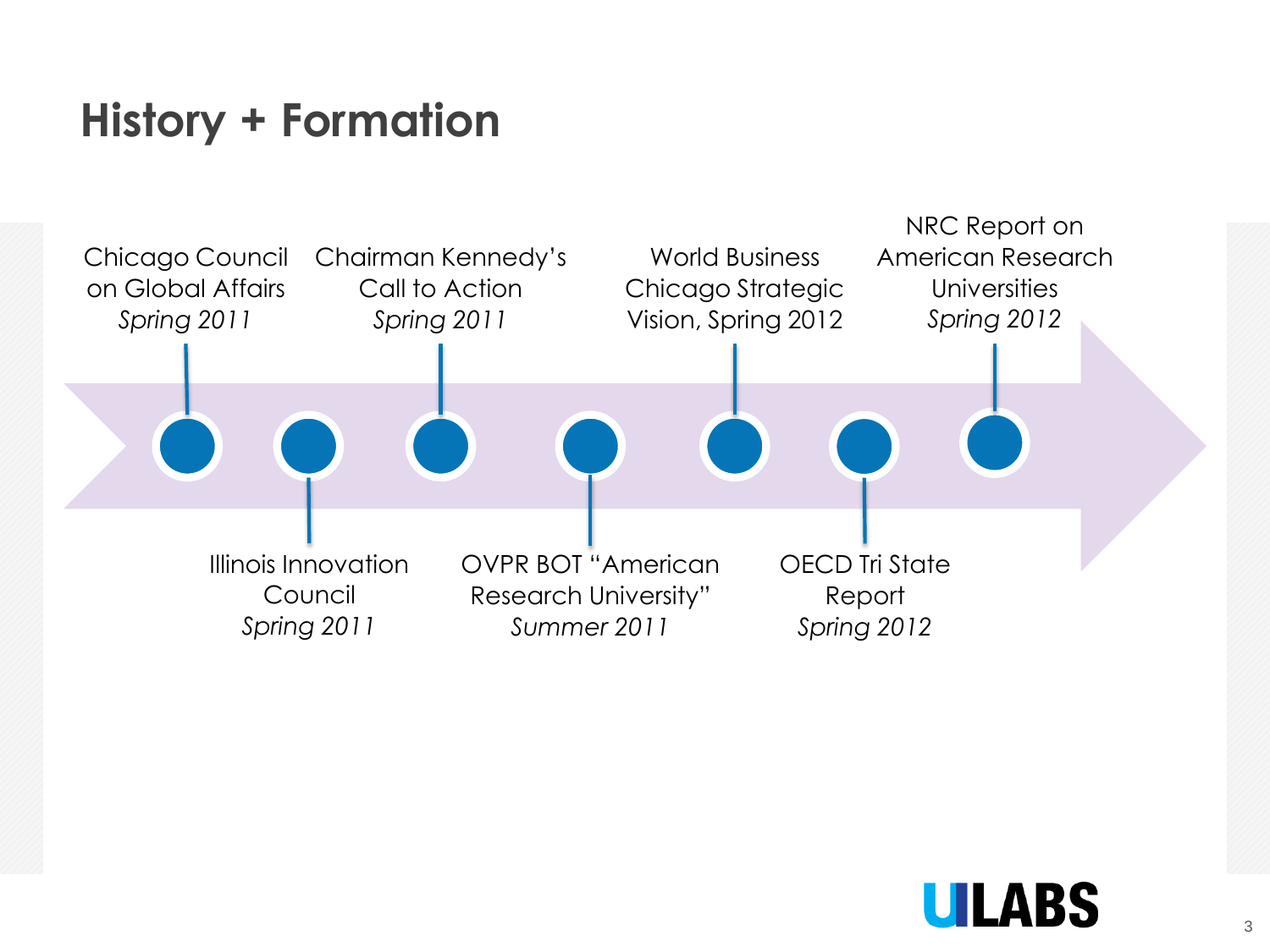"Business and industry have largely dismantled the large corporate research laboratories that drove American industrial leadership in the 20<sup>th</sup> century (e.g., Bell Labs), but have not yet fully partnered with research universities to fill the gap at a time when the new knowledge and ideas emerging from university research are needed by society more than ever."

*Excerpted from National Research Council Report, "Research Universities and the Future of America," National Academies Press, June 2012*

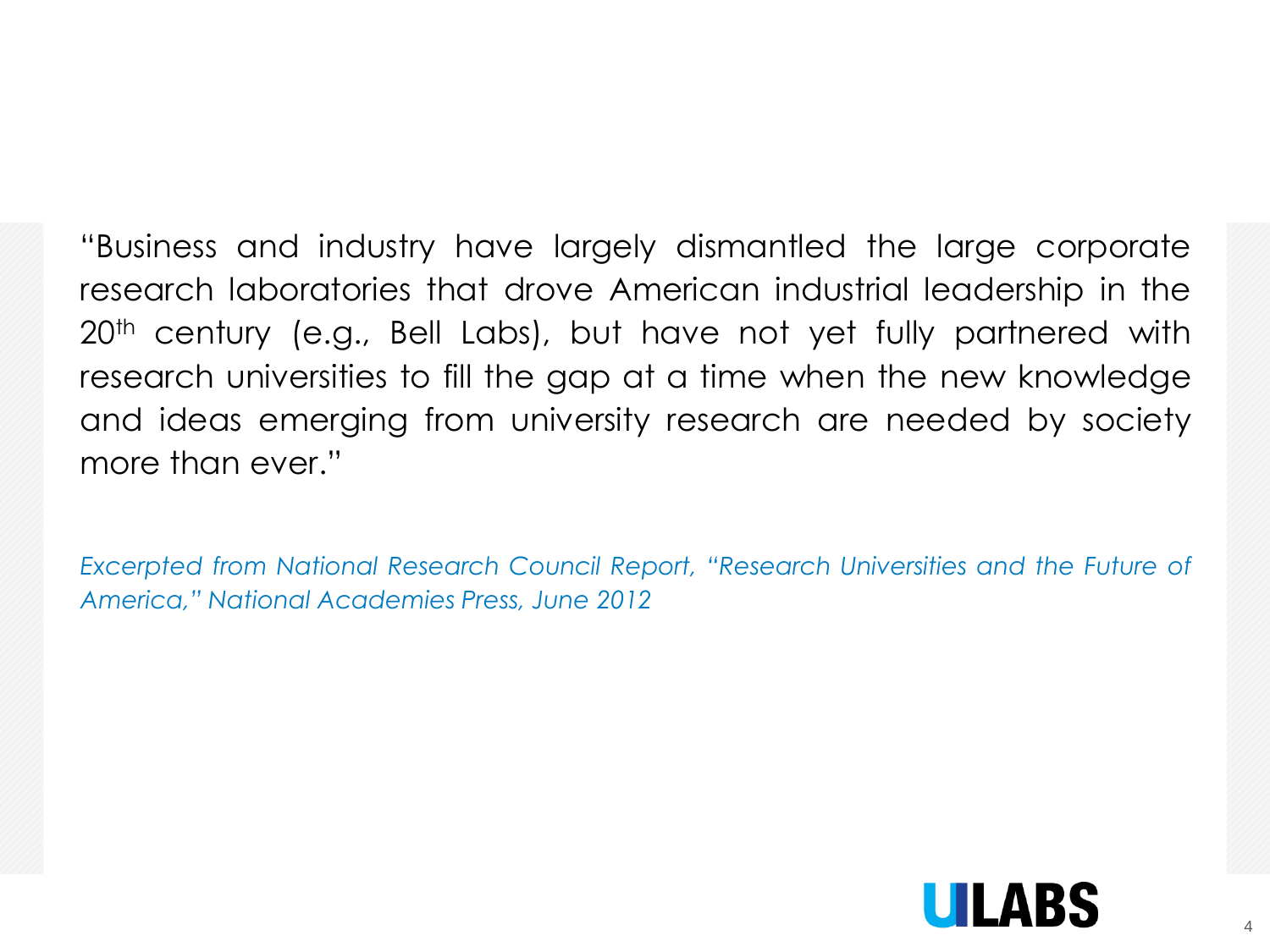### **Public + Private Partnerships for the New Millennium**

The University of Illinois has been answering "big questions" for nearly 150 years.

With UI LABS, we're setting our course for generations to come, embracing our responsibility to address the global challenges through innovation and our technological prowess.

Partnering with one of the world's most vibrant cities and industry to do so simply makes sense.

> Dr. Larry Schook, University of Illinois Vice President for Research *Presentation to the Board of Trustees, January 2013*

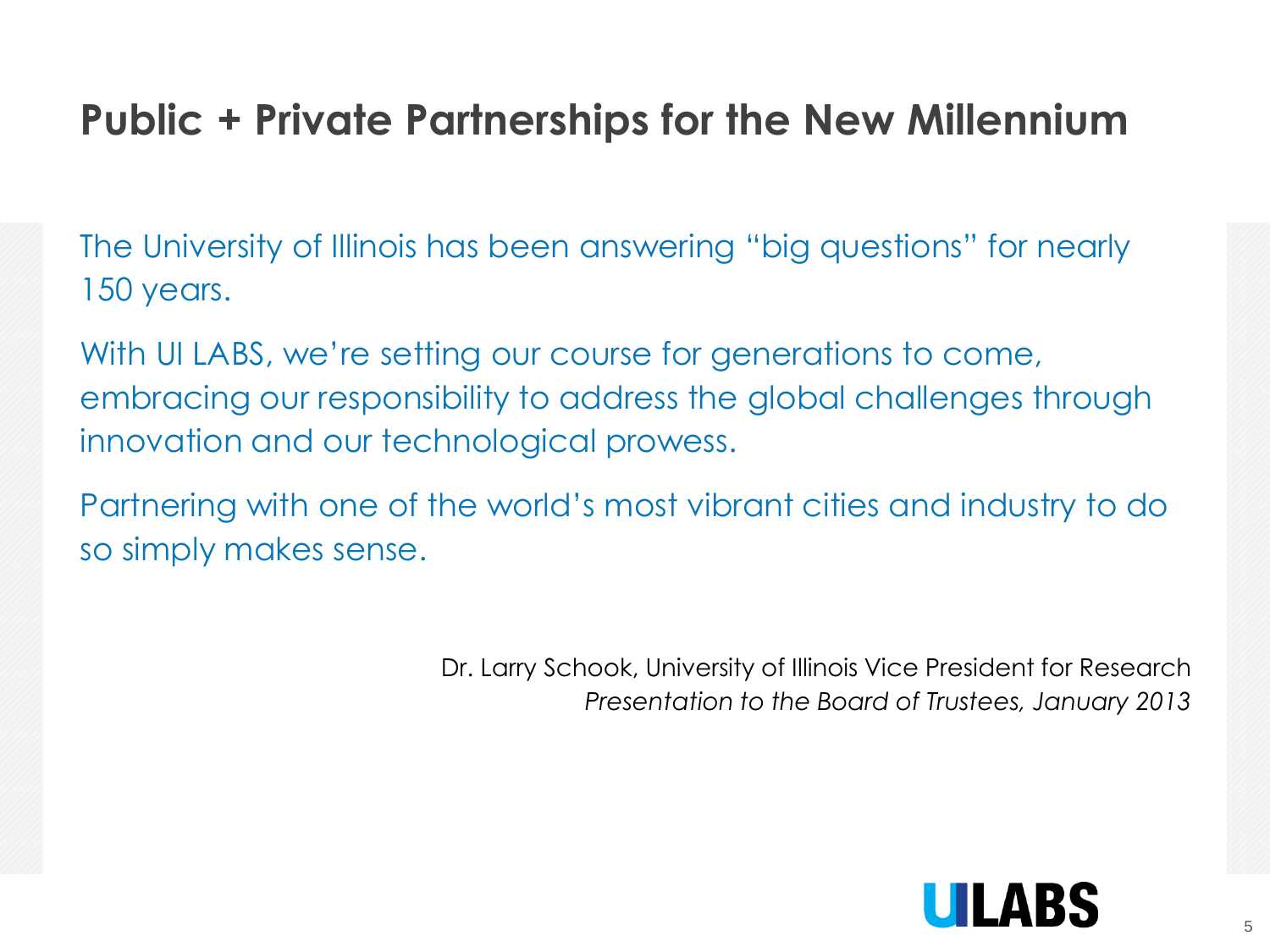### **Mission + Vision** *Platform for University + Industry Partnerships*

Average percentage of industry funding for R&D at universities and colleges, FY2000-2011



#### Source: National Science Foundation

**Illinois Innovation Index, October 2013**

#### **R&D funding landscape is shifting**

- ― Federal funding for R&D over next 10 years is stable at best
- ― Limited sources of federal funding for applied R&D
- ― University of Illinois like most others – receives 80% of its \$1 billion research budget from federal sources
- ― Most industry growth from SME & technology business models with limited R&D resources

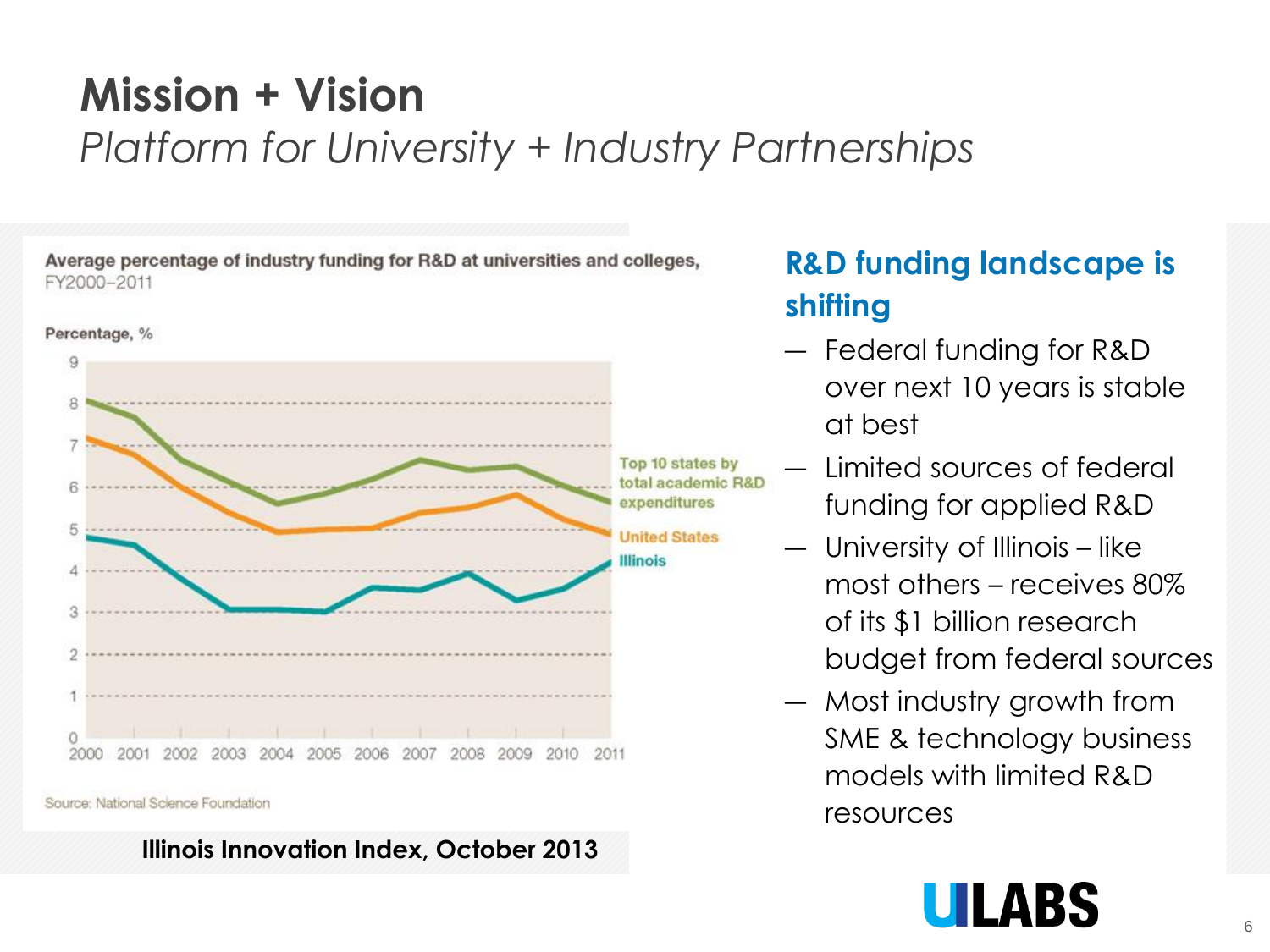## **Mission + Vision**

### *Platform for University + Industry Partnerships*

#### **How does UI LABS uniquely fill the need?**

- $\checkmark$  "Honest broker" for industry-university-government partnerships
- Curator of complex R&D and training partnerships, leveraging replicable framework, valuable connections, and scalable infrastructure
- Designer and manager of flexible and agile engagement models, minimizing operating constraints and optimizing efficiencies

#### **Why is it compelling?**

- $\checkmark$  Positive economic development
- $\checkmark$  New sources for R&D and innovation
- $\checkmark$  More competitive industrial base

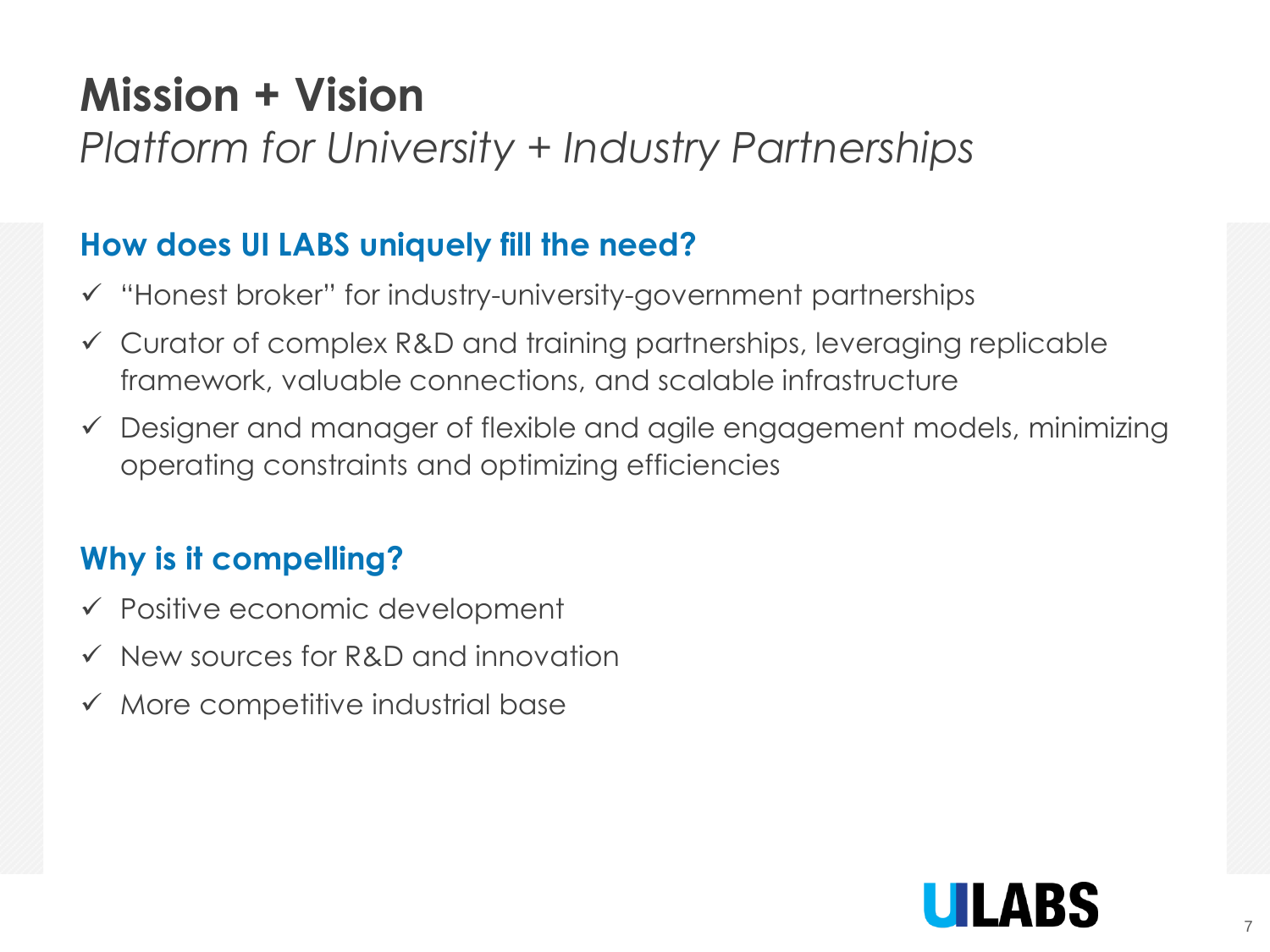### **Mission + Vision**  *Destination for Talent*

**More than 9,000 engineering undergrads enroll across University of Illinois campuses each year**

*That's more than Stanford, MIT, Berkeley, and CalTech combined*



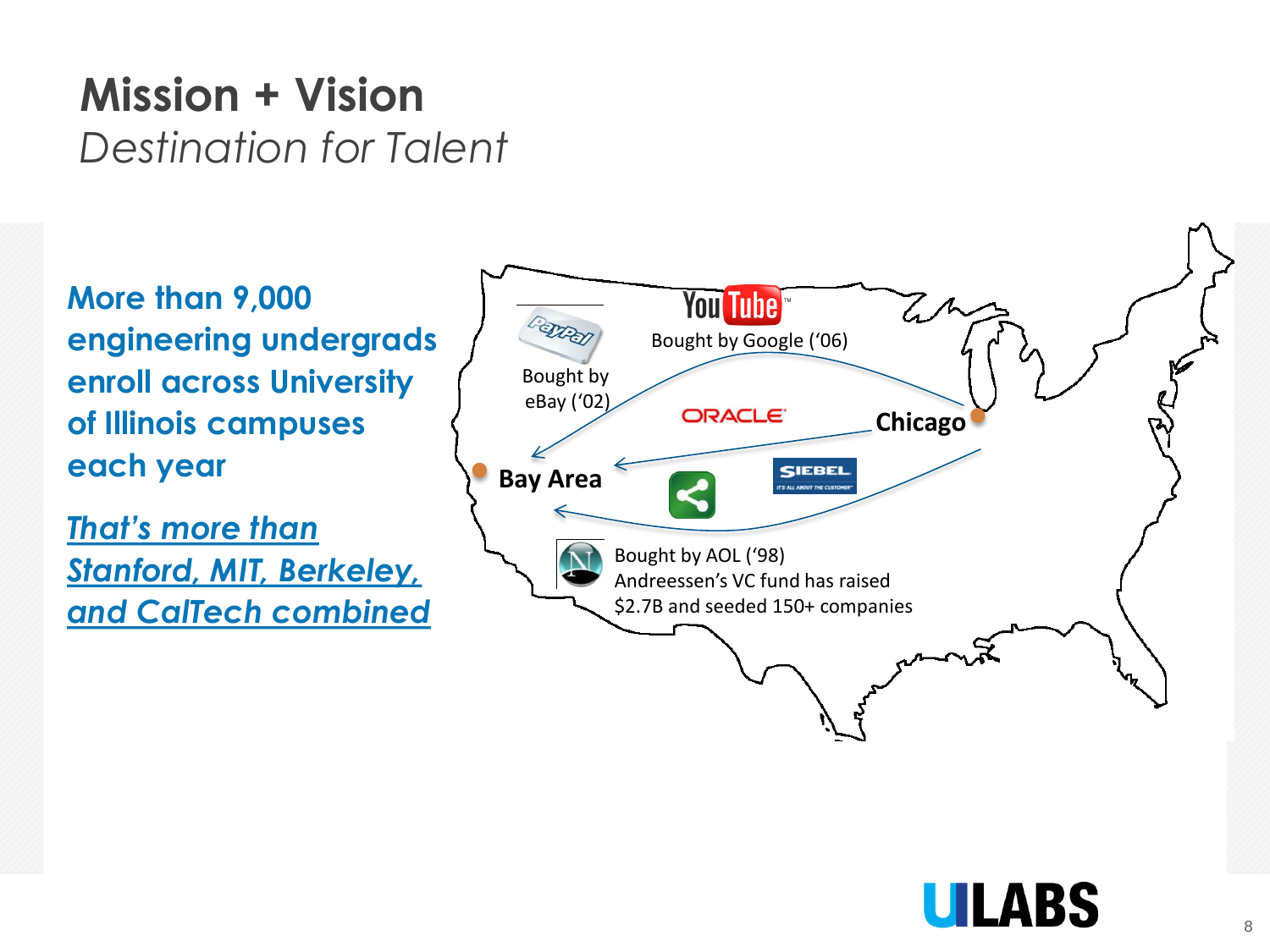# **Mission + Vision**

*Destination for Talent*

- World-leading **researchers** tackling the most pressing technological challenges at an independent, flexible, collaborative RD&D center in downtown Chicago outside the traditional academic system
- Opportunity for **students** to get real-world training and interact with innovative companies as part of their educational experience
- New level of **industry-academic partnership**, creating a major national center for commercialization, talent development, and job creation



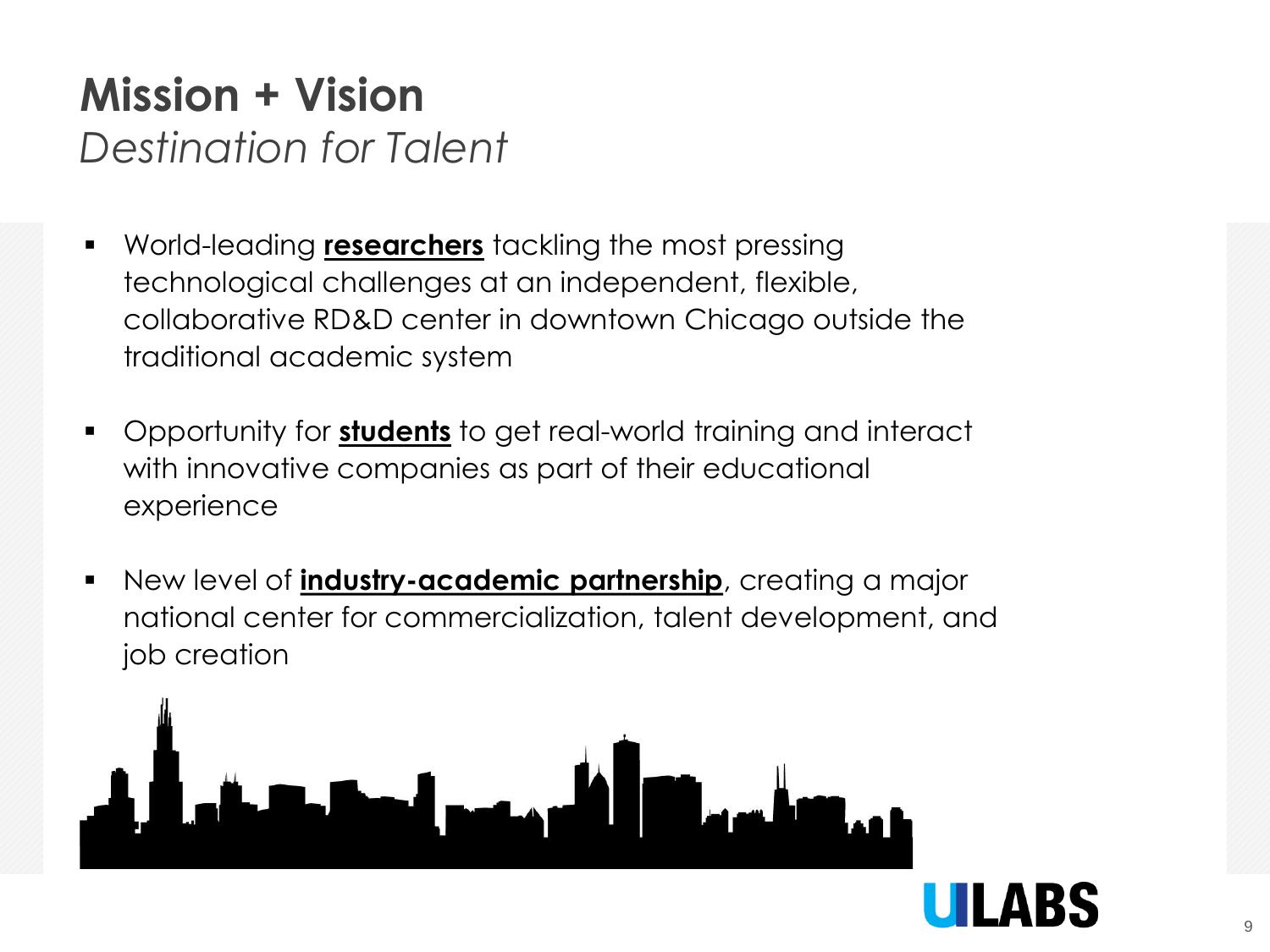### **Launching Our First Program** *Advanced Manufacturing*

#### **Illinois Manufacturing Lab**

- Go-to source for Illinois small and medium-sized manufacturers to implement advanced manufacturing technology applications
- $\checkmark$  Public-private partnership for identifying and solving broad-based manufacturing challenges within Illinois
- $\checkmark$  Platform for bringing together top-flight research capabilities, technical resources, and commercialization expertise to increase the productivity, profitability and revenue of Illinois manufacturers











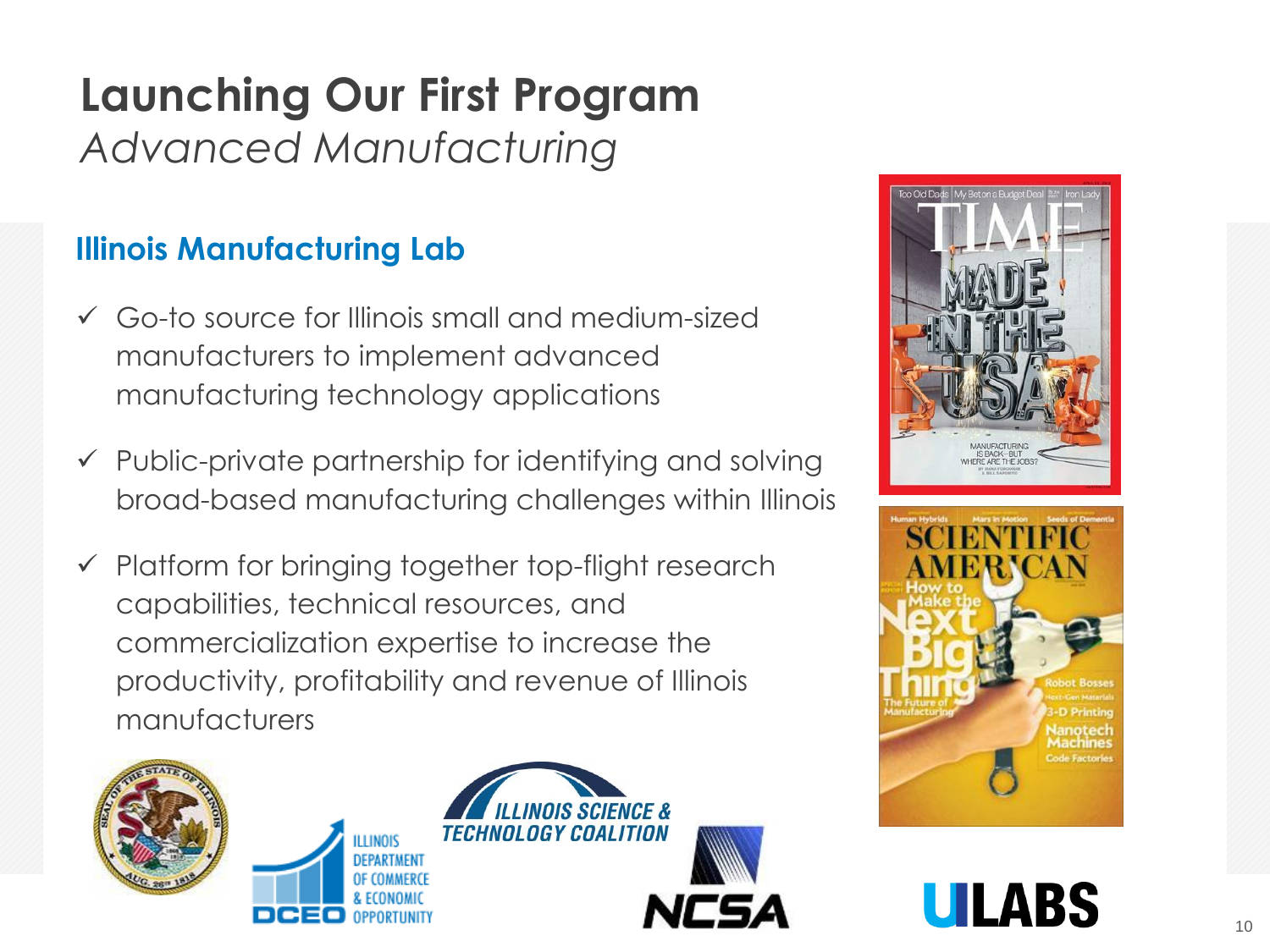## **Launching Our First Program**

### *Advanced Manufacturing*





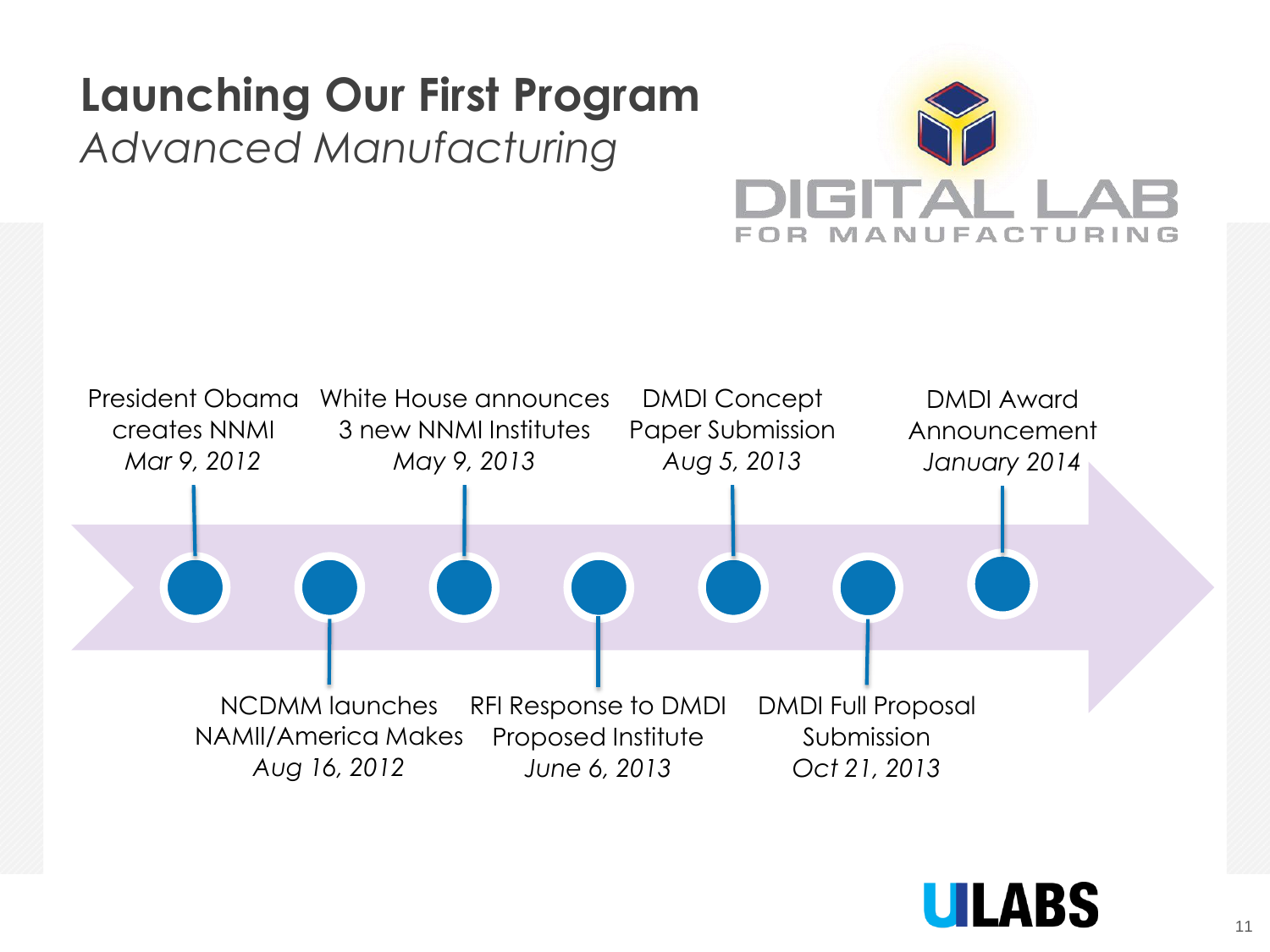## **Launching Our First Program**

#### *Advanced Manufacturing*



#### **Transform U.S. Manufacturing**

Accelerate adoption of digital manufacturing technologies across DoD OEMs, Leading Manufacturers, and World Class Technology Companies

#### **Create an Innovation Ecosystem**

Help manufacturers of all sizes and their suppliers innovate through digital integration and strategic collaboration

#### **Strengthen the U.S. Economy**

Spur long-term economic growth and job creation – billions in cost savings to DoD per year, billions of dollars in value to OEMs per year, thousands of jobs created

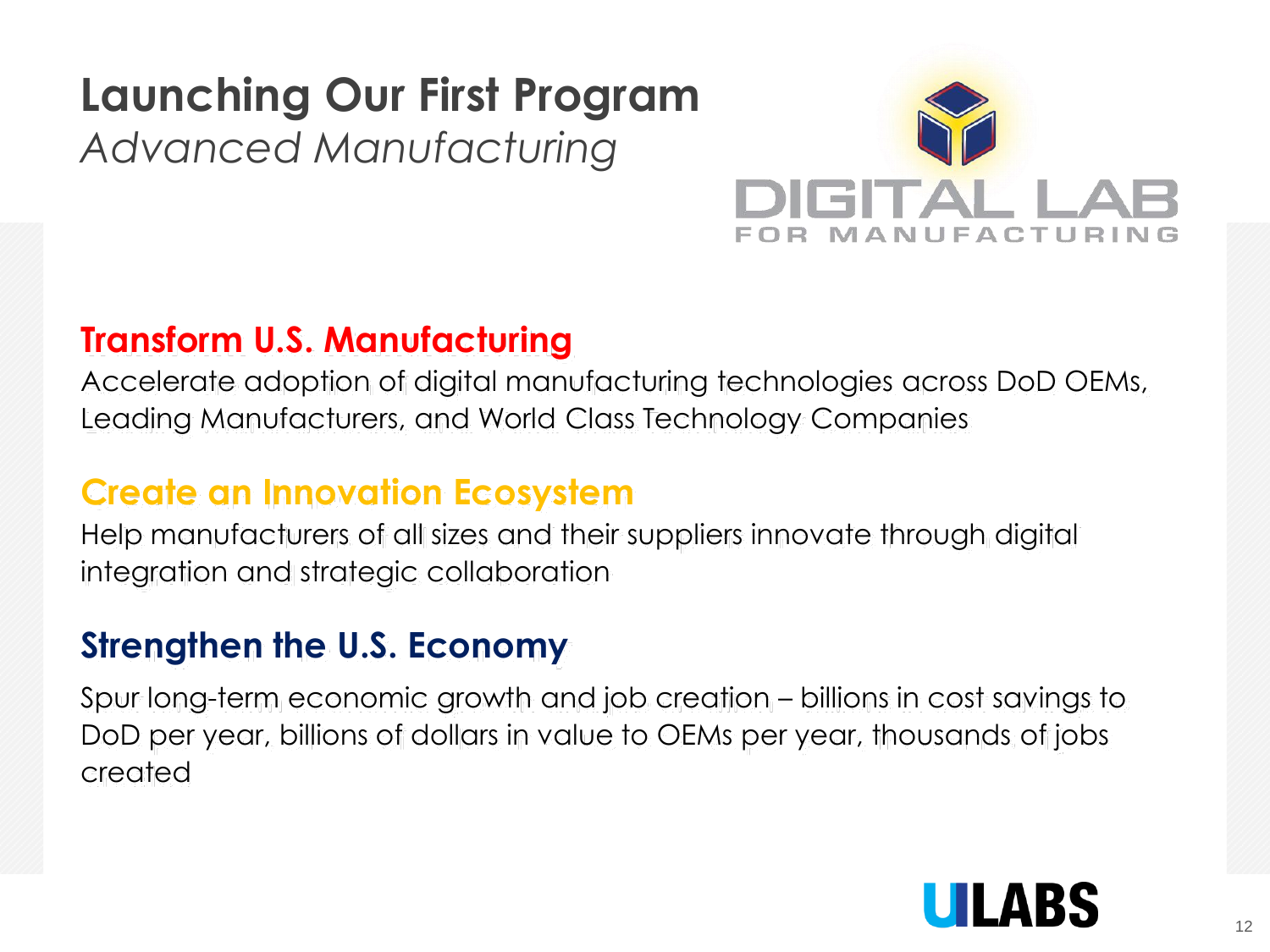## **2014 & Beyond**

Align the greatest resources of industry, academia and government as an **independent research, training and commercialization engine** 

**Accelerate innovation and solve technological problems** in areas critical to the prosperity of Chicago, Illinois and the Midwest

Curate **University + Industry partnerships** to address grand challenges, enhancing Illinois and Chicago's competitiveness as a **global tech hub** and **destination for talent**